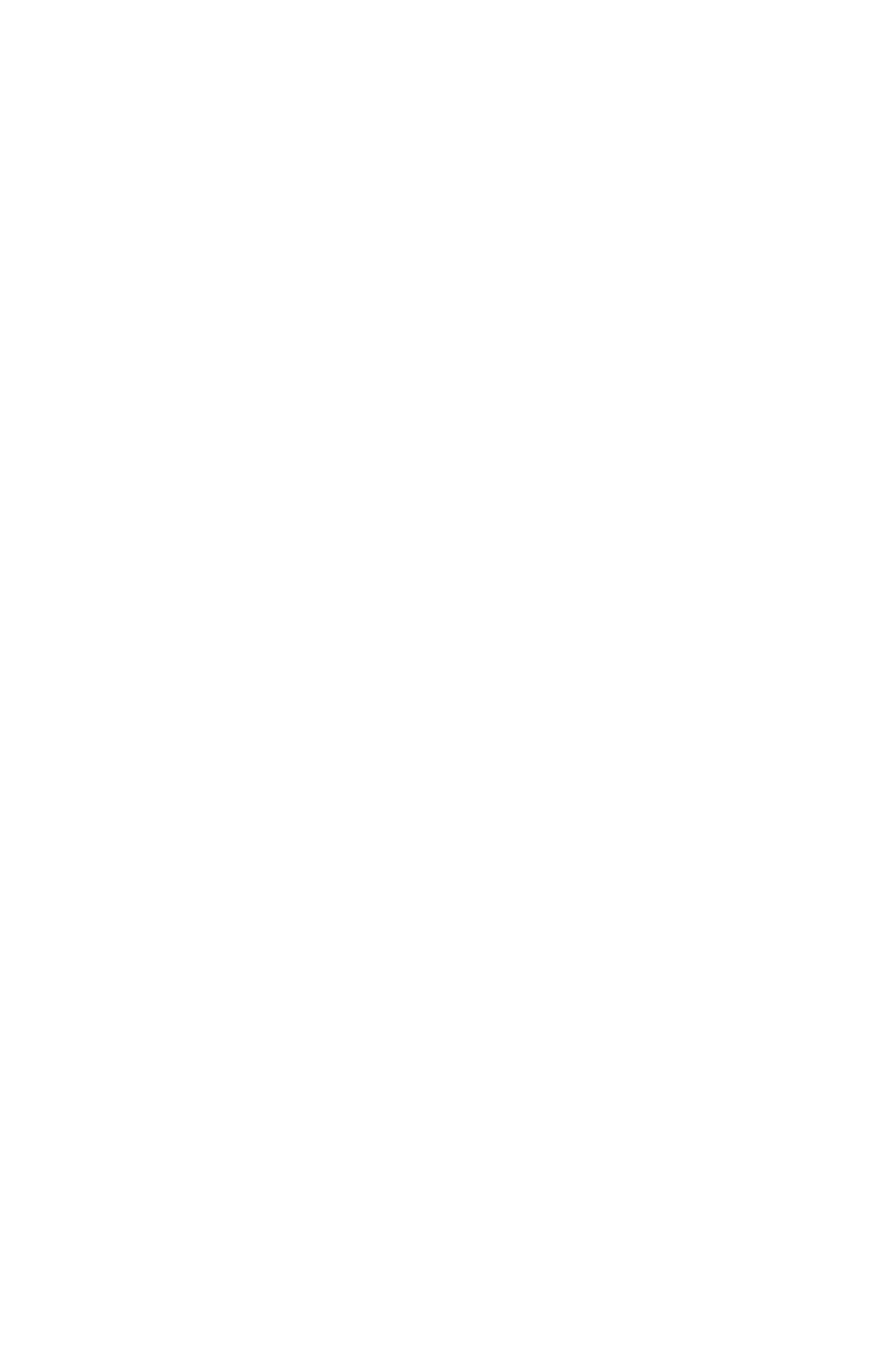

Selection criteria for agencies listed in this directory were based on recommendations from the Anoka County Children and Family Council Early Childhood Mental Health Committee. Descriptions of the services were provided by the agencies themselves. Inclusion of the agencies is not a recommendation or endorsement. The description of services provided by the agencies was not verified or evaluated. If you have suggestions or additions or need additional copies, please contact Denise Kirmis at Denise.Kirmis @co.anoka.mn.us. For a more complete listing of resources in Anoka County, contact Anoka County Community Action Program at 763-783-4747 or www.accap.org.

Special thanks to:

- Anoka County Children and Family Council for funding
- Early Childhood Mental Health Subcommittee for updating this resource guide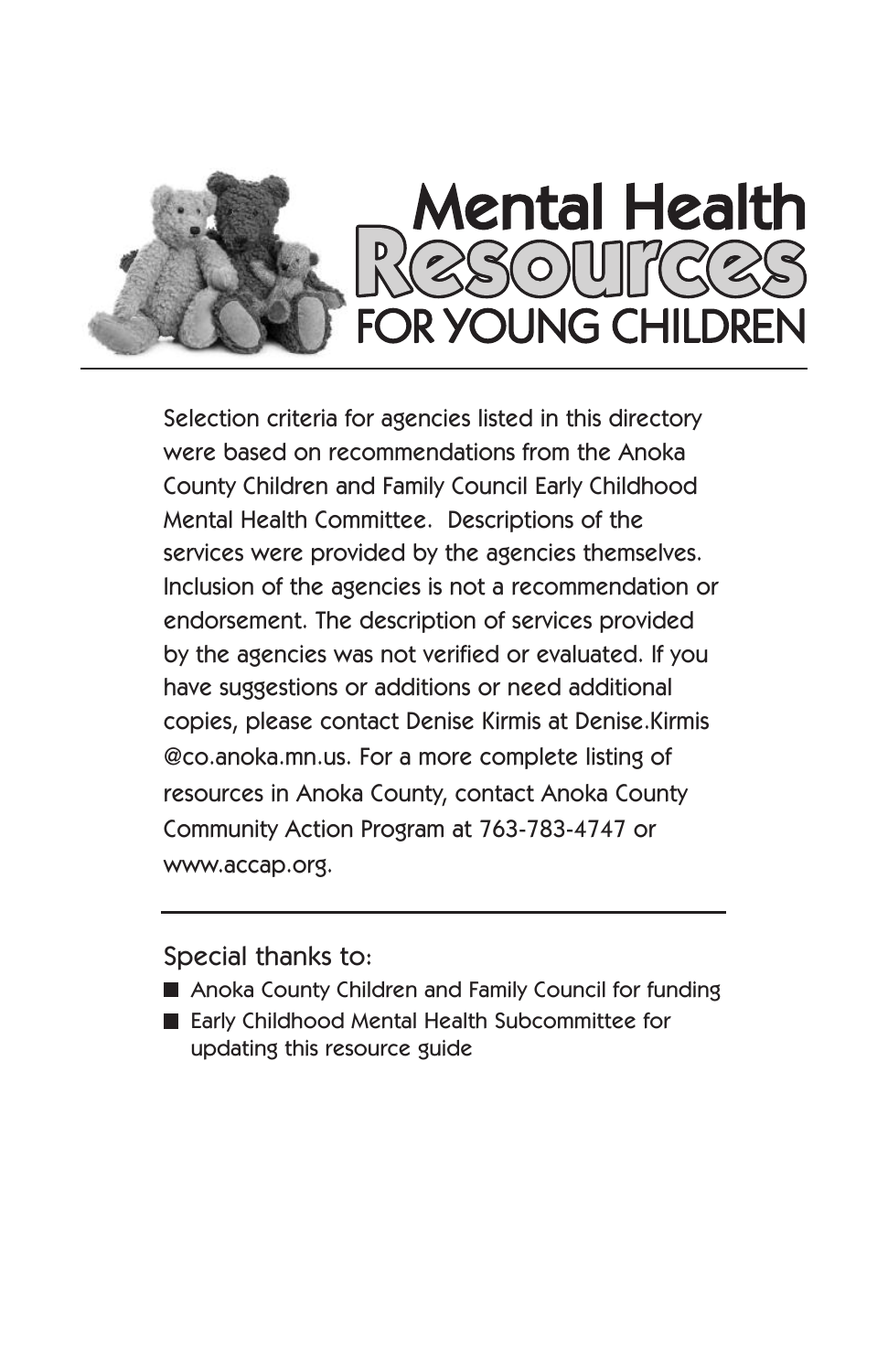# **Table of Contents**

| EARLY CHILDHOOD CARE AND EDUCATION 10 |  |
|---------------------------------------|--|
|                                       |  |
|                                       |  |
|                                       |  |
|                                       |  |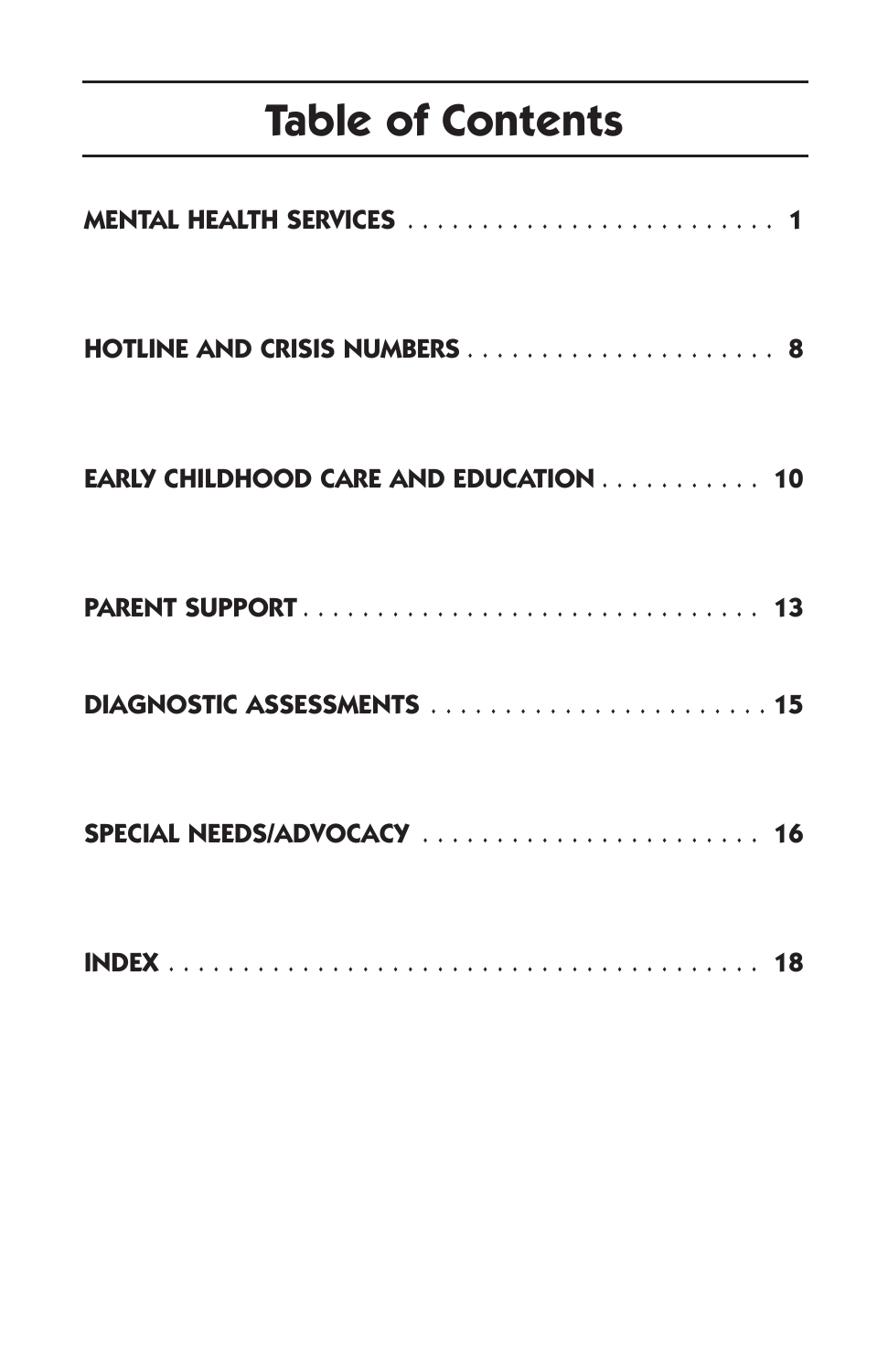# **MENTAL HEALTH SERVICES**

#### **Abbott Northwestern Hospital 612-863-8633**

Evaluation and assessment of mental health needs for children (12 & over) and adults. Hospitalization available for children. For children under 12, call Children's Hospital. In crisis, go immediately to ER for assessment rather than calling.

**800 E 28th St, Minneapolis, MN 55407**

www.abbottnorthwestern.com

### **ABC Family Counseling 763-227-8076**

Provides individual, couples and family counseling. Also provides educational and psychological assessment for ADHD, learning disabilities and other issues.

**229 Jackson St, Suite 136, Anoka, MN 55303** www.abcfamilycounseling.com

#### **Affiliated Counseling Center 763-572-2605**

Outpatient mental health clinic. Counseling for individuals, couples and families. **7260 University Ave NE, Suite 235, Fridley, MN 55432** www.mncounseling.com

### **Alexander Center – Park Nicollet Clinic 952-993-2498**

Diagnosis, treatment, consultation, psychological and education services for children with behavioral and developmental problems, such as autism spectrum disorders, ADHD, emotional problems, auditory processing difficulties and childhood apraxia of speech. Parent support groups and parent guidance counseling.

**8455 Flying Cloud Dr, Eden Prairie, MN 55344**

www.parknicollet.com/AlexanderCenter/

#### **Anoka County Adult Mental Health 763-422-7070**

Intake for case management services for individuals with serious and persistent mental illness.

**2100 3rd Ave, 5th Floor, Anoka, MN 55303** www.co.anoka.mn.us

### **Anoka County Children's Mental Health 763-712-2722**

Services for children with behavior concerns or emotional disturbances and their families. Services may include information about mental health, referrals to community agencies, case management, family community support, referrals for diagnostic assessment and other support services.

**3300 4th Ave N, Bldg 9, Anoka, MN 55303**

www.co.anoka.mn.us

**1**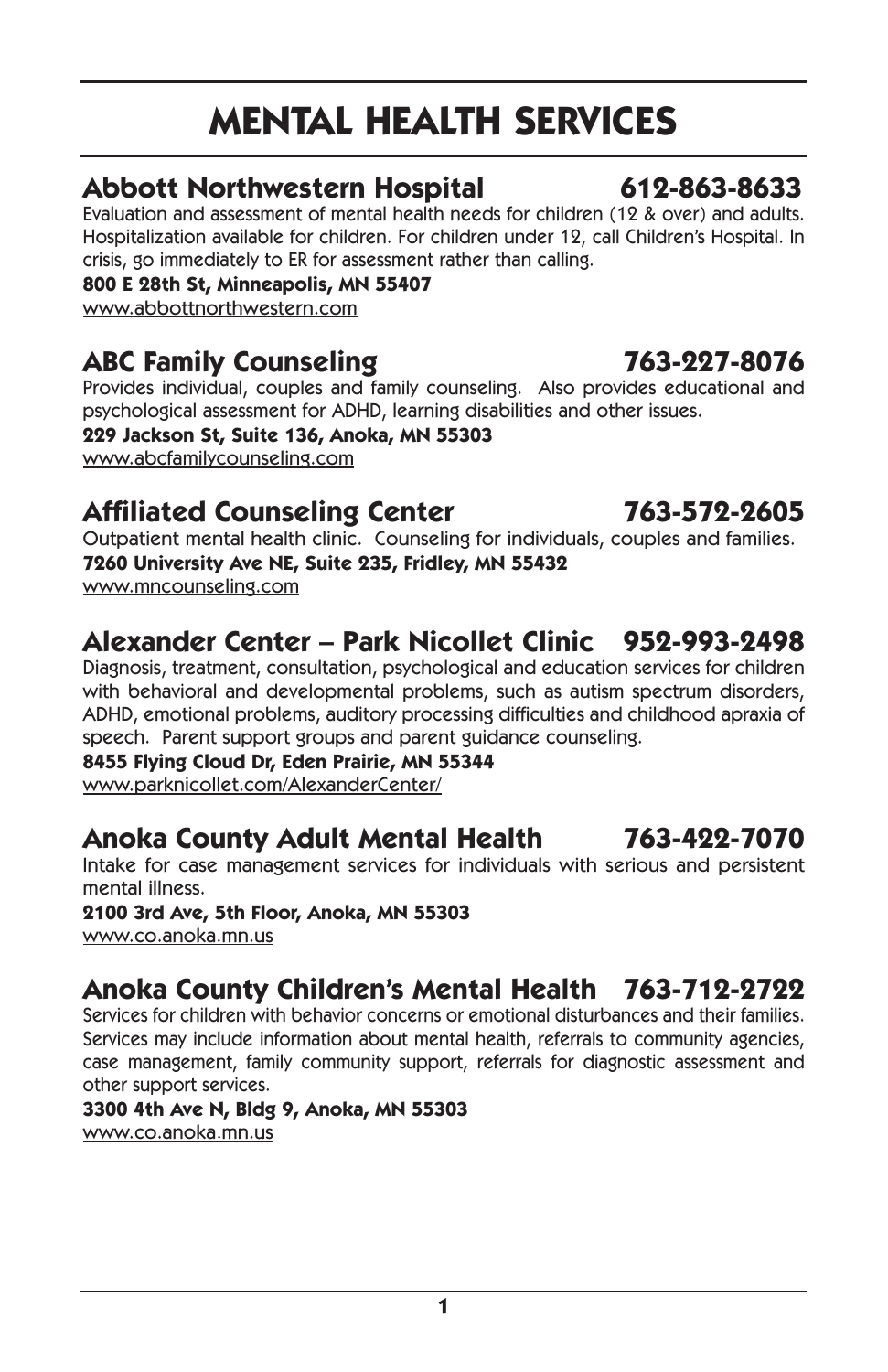#### **Anoka County Children's Mental Health Early Intervention Resource and Referral Program 763-712-2703**

Parents with children ages 0-5 who are exhibiting disruptive behaviors and do not have a diagnosis can call Children's Mental Health to schedule an appointment with a Family Community Support Social Worker for assistance with accessing community resources. On-going case management is dependent on qualification and can be obtained by calling the intake number listed separately in this booklet.

### **Behavioral Dimensions 952-814-0207**

Intensive behavioral intervention services for children with autism. Behavioral consultation for individuals with developmental disabilities. Individual therapy and skills training. Family skills training.

**415 Blake Rd N, Suite 240, Hopkins, MN 55343**

www.behavioraldimensions.com

### **Canvas Health Services (formerly HIS) 763-755-3801**

Mobile mental health crisis services for children, adults and families in Anoka County. Crisis assessment, intervention and stabilization services available 24 hours per day. Adult residential crisis services will continue to be provided by People, Inc. - Riverwind (763-862-7944).

**5701 Shingle Creek Pkwy, Suite 540, Brooklyn Center, MN 55430** www.canvashealth.org

### **Canvas, Inc.**

Child and family counseling, psychiatric services and school-referred day treatment and therapeutic support.

**Brooklyn Center Office 612-676-1604**

**5701 Shingle Creek Parkway, Suite 540, Brooklyn Center, MN 55430**

#### **Forest Lake Office 651-777-5222**

**121 11th Ave SE, Forest Lake, MN 55025**

#### **Oakdale Office 651-777-5222**

**7066 Stillwater Blvd N, Oakdale, MN 55128** www.canvashealth.org

### **Catholic Charities 651-647-3100 (intake)**

Individual child (10 & older) and adult counseling. Couples and family mental health therapy and education. Group counseling for adults.

#### **St. Paul Office 651-647-2331 (intake)**

**215 Old 6th St, St. Paul, MN 55102** www.ccspm.org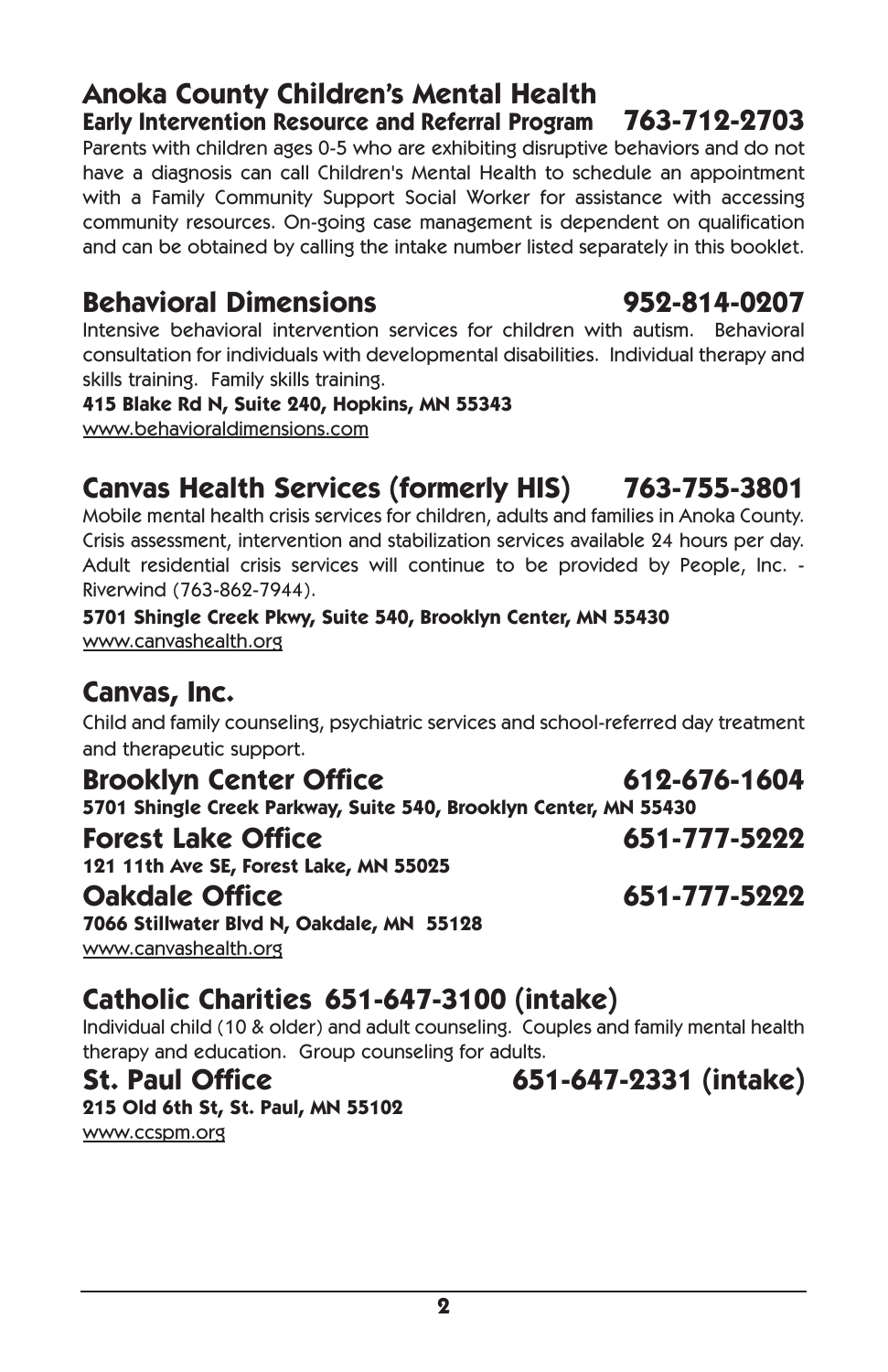#### **Lee Carlson Center for Mental Health & Well Being 763-780-3036**

Individual counseling for all ages, marriage and family counseling, psychiatric services for adolescents and children, play therapy for children, psychological testing and assessments and bariatric psychological assessment. All ages are treated, but the center is known for its work with children and teens, ages 6-17.

**7954 University Ave, Fridley, MN 55432**

www.leecarlsoncenter.org

### **Children's Hospitals and Clinics-Psychological Services**

Individual and family therapy, psychological and neuropsychological assessment. Psychiatric evaluation and medication management (available to children already patients of Children's Mental Health, Pediatric or sub-specialty clinics).

#### **Minneapolis 612-813-6000**

**2525 Chicago Ave S, Minneapolis, MN 55404**

**St. Paul 651-220-6753 360 Sherman St, St.Paul, MN 55102** www.childrensmn.org

### **Chrysalis Mental Health Clinic 612-870-2400**

Outpatient mental health services. Support groups, parenting, childcare, legal services and community education. Resource counselors.

**4432 Chicago Ave S, Minneapolis, MN 55407**

www.tubman.org

### **CLUES (Comunidades Latinas Unidas En Servicio)**

Mental health counseling and resource connection for the Latino community. Home-based programs for families in the Latino community in conjunction with Hennepin County Child Protection.

**Minneapolis Office 612-746-3500**

**720 E Lake St S, Minneapolis, MN 55407**

### **St. Paul Office 651-379-4200**

**797 E 7th St, St. Paul, MN 55106** www.clues.org

### **Coon Rapids Counseling 763-786-9755**

Individual, teen/child, couple and family counseling. Psychological assessment. **551 Coon Rapids Blvd, Suite 150, Coon Rapids, MN 55433**

### **Courage Center 763-520-0312**

Neuropsychological evaluation, psychotherapy, behavior consultation and training for children and adults with disabilities.

**3915 Golden Valley Rd, Minneapolis, MN 55422**

www.courage.org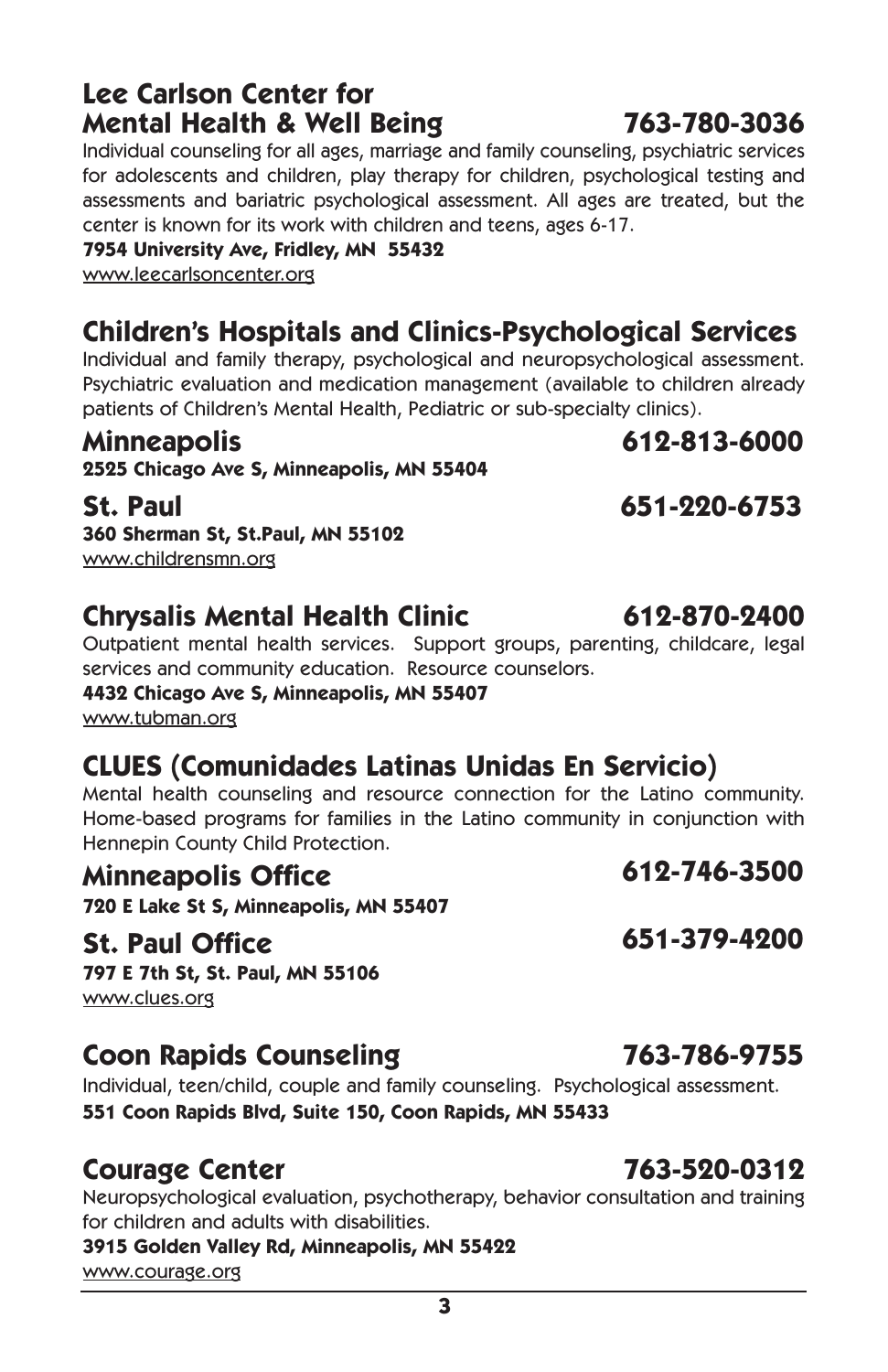### **The Family Partnership 763-560-4412**

Counseling for children, teens, adults, families and couples offered on a sliding fee scale. Insurance accepted.

**Northwest Hennepin Branch 6900 78th Ave N, Brooklyn Park, MN 55445** www.thefamilypartnership.org

### **Family Based Therapy Associates 763-780-1520**

Individuals, couples, family, and comprehensive mental health care. Play therapy. **199 Coon Rapids Blvd, Suite 306, Coon Rapids, MN 55433** www.fbta.biz

### **Family Enhancement Center 612-827-3028**

Therapy for children and families dealing with abuse. **4826 Chicago Ave, Suite 105, Minneapolis, MN 55417** www.familyenhancementcenter.org

### **Family Innovations, Inc. 763-421-5535**

Individual, couples and family counseling for adults and children.

**1833 3rd Ave, Anoka, MN 55303**

www.familyinnovations.com

### **Family Life Center 763-427-7964**

Mental Health Clinic specializing in behavioral health. Individual play therapy for young children.

**1930 Coon Rapids Blvd N, Coon Rapids, MN 55433**

www.flmhc.org

### **Fraser Child & Family Center 612-331-9413**

Services including diagnostic evaluation, direct services, individual and group therapy. Information and support for children with typical and special needs and their families. **333 University Ave SE, Minneapolis, MN 55414**

**2829 Verndale Ave, Suite 3, Anoka, MN 55303** www.fraser.org

### **Genuine Therapy Center, LLC 763-712-1903**

Child, individual, couples and family therapy. **630 East Main St, Anoka, MN 55303** www.genuinetherapist.com

### **Fraser Anoka 763-231-2590**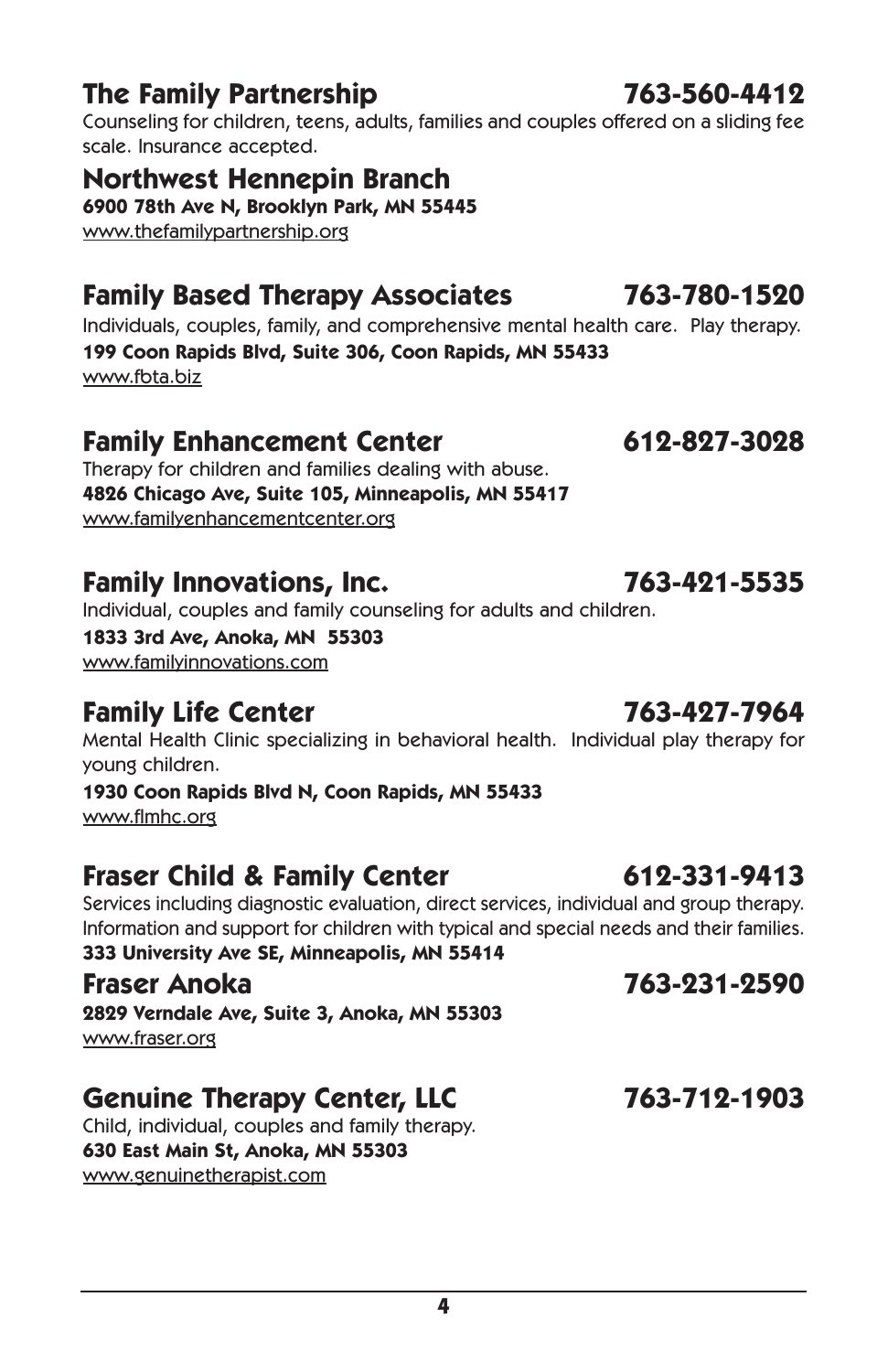#### **Hennepin County Adult & Children's Mental Health 612-348-4111**

Screening and assessment for mental health services, such as in-home family therapy, parenting skills training, case management, family community support services and referral information regarding mental health needs and community resources.

**525 Portland Ave S, Minneapolis, MN 55415**

www.co.hennepin.mn.us

### **The International Center 763-572-2326**

Family therapy as an intervention for working with children and adolescents. Individual psychotherapy with adolescents in the context of the family or individually. Couples therapy. Parenting education. Play and individual therapy for children.

#### **622 86th Ln NW, Coon Rapids, MN 55433**

www.lauriegrengs.com

### **Lakes Area Human Services, Inc. 651-464-2194**

Individual therapy for children ages six and older and adults. Marriage and family counseling. Anger management group. Psychiatry services. Medication management.

#### **Forest Lake Office**

**1068 S. Lake St, #12, Forest Lake, MN 55025**

## **St. Paul Office**

**1825 Stillwater Curve Crest Ave, Stillwater, MN 55082**

#### **Lakes Area Youth Services Bureau 651-464-3685**

Counseling services for youth and their families regarding issues such as relationships, depression, parenting and ADHD.

**244 N Lake St, Forest Lake, MN 55025**

www.ysblakesarea.org

### **Lutheran Social Services**

Individual and family assessment and counseling for children, adolescents and adults. Play therapy for young children. In-home services available. Personal social awareness program.

#### **Minneapolis/St. Paul Area 612-879-5320**

**2485 Como Ave, St. Paul, MN 55108** www.lssmn.org

# **Mercy Hospital Assessment**

Mental health assessment in the emergency room at Mercy Hospital for outpatient treatment or admission to in-patient services in other hospitals.

#### **4050 Coon Rapids Blvd, Coon Rapids, MN 55433**

www.allina.com

## **and Referral 763-236-7911**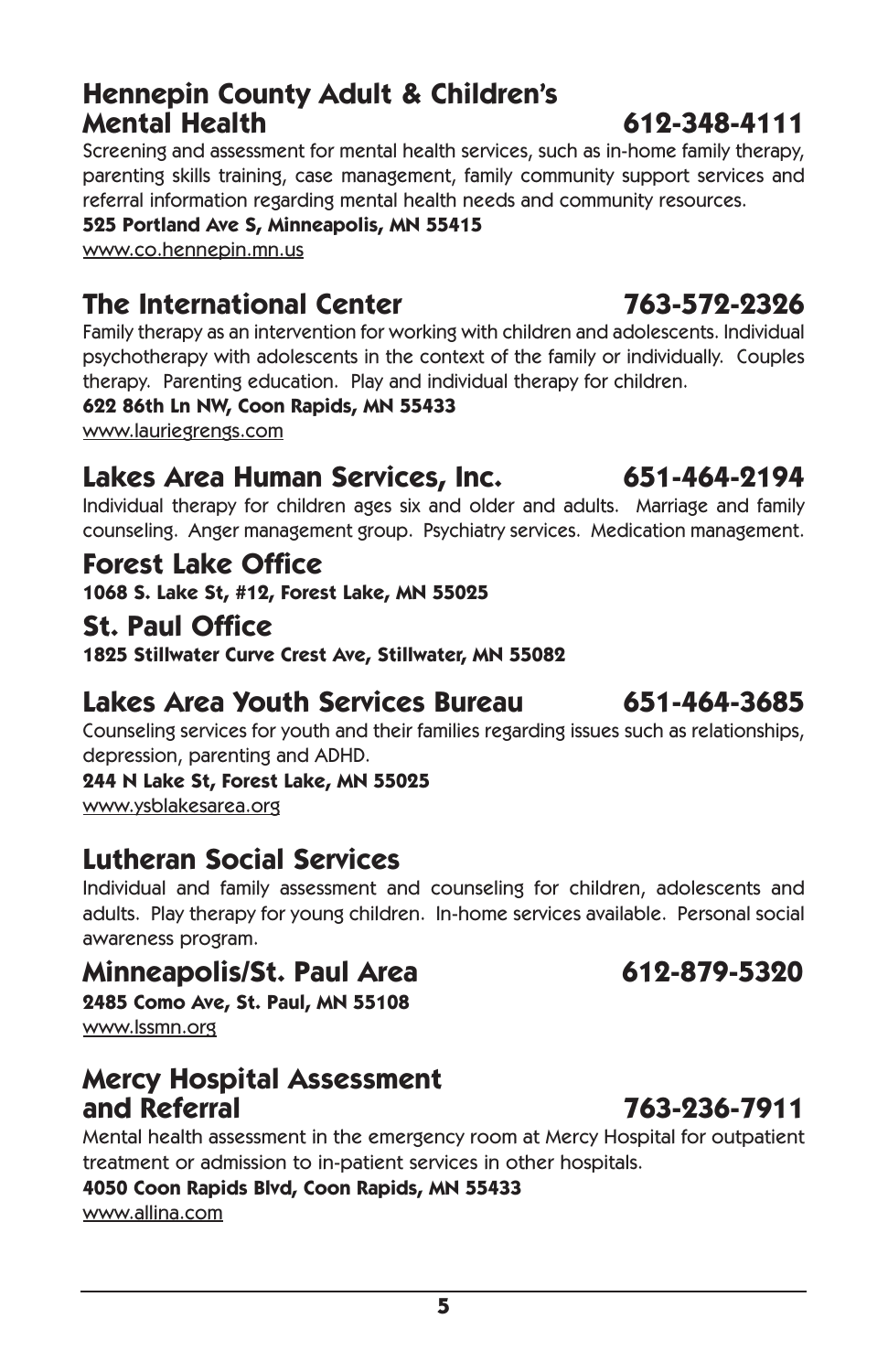#### **Northtown Behavioral Health Services 763-236-3800**

Counseling and psychiatric services for adolescents and adults.

**7590 Lyric Ln NE, Fridley, MN 55432** www.allina.com

#### **Northwest Youth and Family Services 651-486-3808**

Mental health counseling for adult and children regarding behavior disorders, ADHD, depression, and family or marital conflict.

#### **3490 Lexington Ave N, Suite 205, Shoreview, MN 55126** www.nyfs.org

#### **Nystrom & Associates, Ltd.**

Individual and family therapy, psychiatric services, play therapy, in-home therapy and parenting assessments. Also have chemical dependency services, DBT, and medication management.

Use the website to get directions to your clinic of choice (through google maps) We have six locations:

**New Brighton, MN 55112 Otsego, MN 55330 651-628-9253 763-746-9492**

**Merchants Bank Building 13021 Evergreen Dr 7300 West 147th St, Suite 204 Baxter, MN 56425 Apple Valley, MN 55124**

**Prairie Lakes Corporate Center II Providence Building 11010 Prairie Lakes Dr 332 W. Superior St, Suite 300 Eden Prairie, MN 55344 Duluth, MN 55802** www.nystromcounseling.com

**Brighton Professional Building Waterfront Professional Building 1900 Silver Lake Rd, Suite 110 9075 Quaday Ave NE, Suite 102**

### **St. David's Child Development and Family Services 952-939-0396**

Support for children and families in areas of early childhood education, pediatric therapy, special needs, mental health and early intervention. Mental health services include individual and family therapy, support groups, skills training and case management. Early intervention includes therapeutic preschool, parent support, advocacy and referrals to resources.

#### **Minnetonka Site 3395 Plymouth Rd, Minnetonka, MN 55305** www.stdavids.net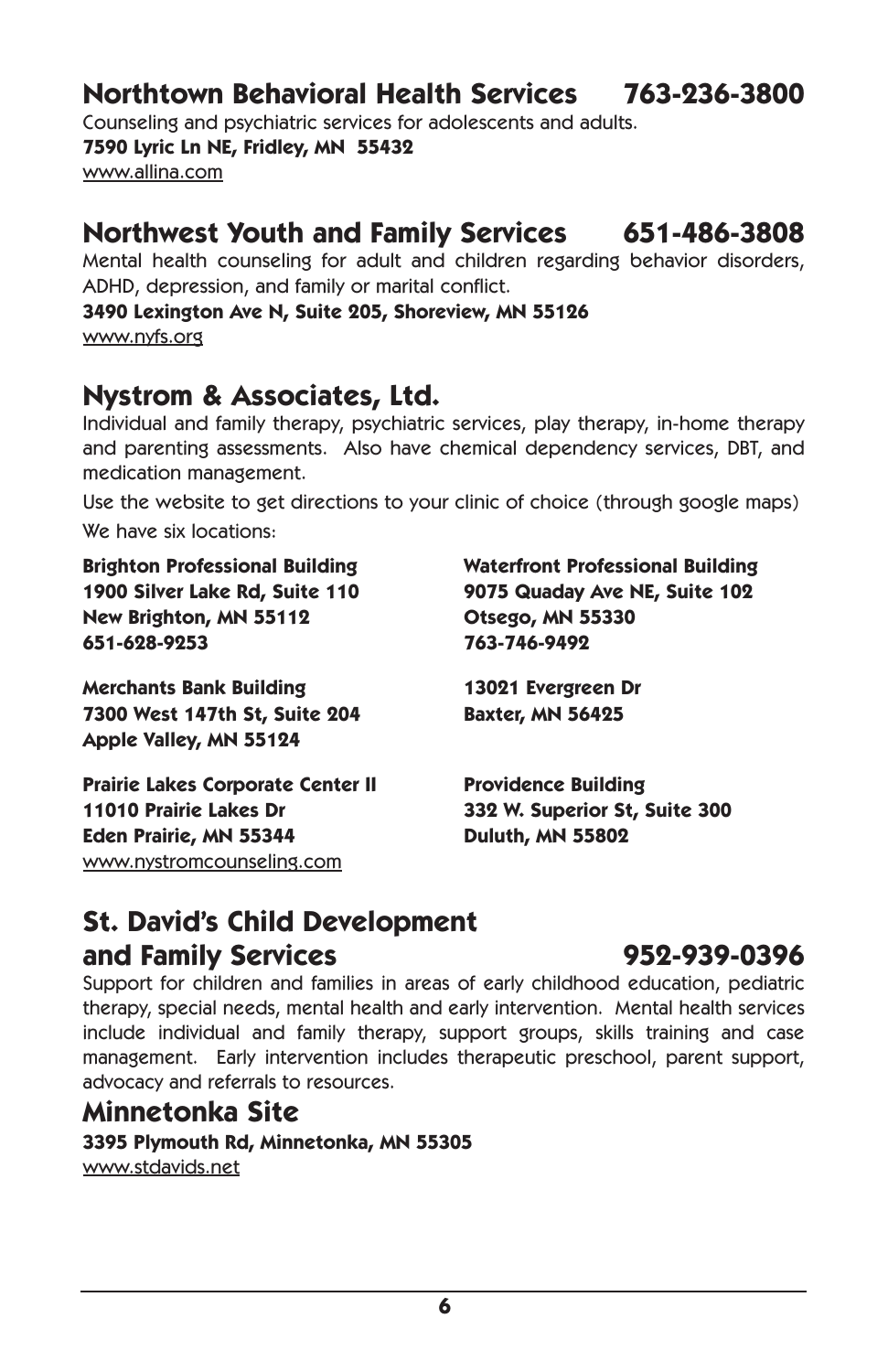### **University of MN Children's Hospital/Fairview Behavioral Services**

Evaluation and treatment services for mental health concerns of children 12 years and younger. Treatment for psychiatric disorders, behavioral or adjustment difficulties, attention disorders, mood disorders, autism, fetal alcohol syndrome, anxiety and other mental health issues.

**Inpatient program (Intake) 612-672-6600 Outpatient Program (Mental Health & CD) 612-672-2736 Outpatient Individual Counseling 612-672-6999 Physicians Outpatient Mental Health Clinic 612-273-8700 2450 Riverside Ave, Minneapolis, MN 55454**

www.university.fairview.org/clinical services/mental/

#### **Vansiclen, Robert and Connelly, Terry 763-717-4979 Norstad, Bonnie 763-784-3405**

A variety of mental health services for school aged children and their families. Testing for ADD/ADHD. Work with autism and Asperger's syndrome and psychological testing. **277 Coon Rapids Blvd NW, Suite 308, Coon Rapids, MN 55433**

### **Volunteers of America 952-945-4000**

Program offers coordination of services enabling children with severe emotional disturbances to remain at home. Services may include mental health, social, educational, health, vocational, recreational, volunteer, advocacy, transportation and legal services. www.voamn.org

### **Washburn Child Guidance Center 612-871-1454**

Services for families with children with social, emotional and behavioral problems. Outpatient assessment and treatment, home-based services for children and families, intensive day treatment for children with serious emotional and behavioral difficulties, and consultation and training services for child care and preschool program.

### **Main Office**

**2430 Nicollet Ave, Minneapolis, MN 55404**

#### **Northwest Site**

**9100 85th Ave N, Suite 100, Brooklyn Park, MN 55445** www.washburn.org

### **West Lake Family Services 763-383-0247**

Group, individual and in-home family therapy and skills training. Specialize in ADHD/ADD.

### **Wilder Child Guidance Center 651-280-2310**

Counseling for children birth to age 17 and their families. Individual, family and group counseling, play therapy, psychiatric and psychological evaluations.

#### **451 Lexington Pwy N, St. Paul, MN 55104**

www.wilder.org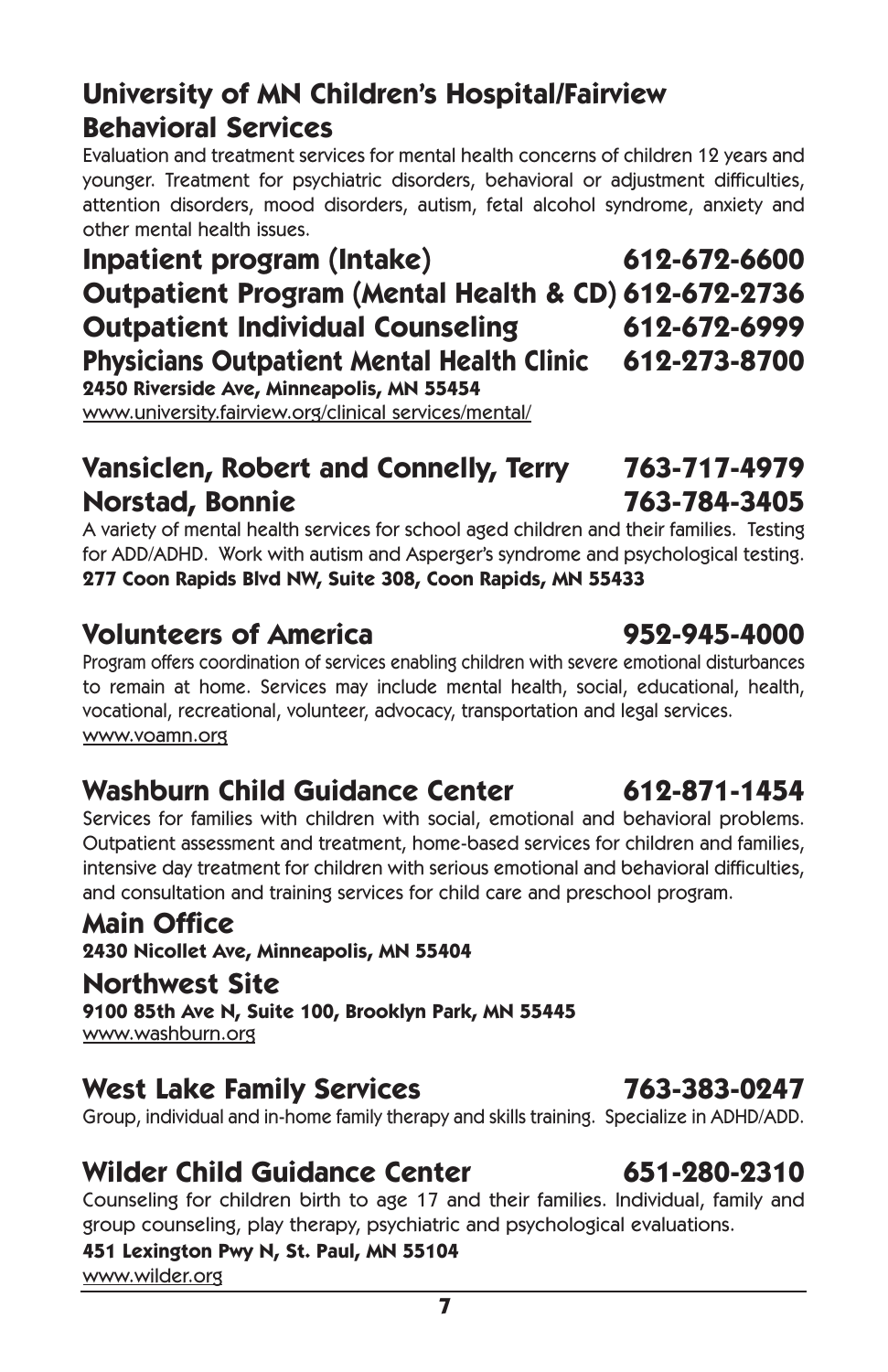# **HOTLINE AND CRISIS NUMBERS**

#### **Alexandra House Shelter 763-780-2330**

Services for victims of domestic and sexual violence that include: assistance with legal matters, crisis intervention, support groups, safety planning, 24-hour crisis line, advocacy, housing resources and children's program. Community education. www.alexandrahouse.org

### **Anoka County Community Action Program (ACCAP) 763-784-4747**

Energy assistance, emergency crisis assistance, housing rehabilitation, weatherization, furniture warehouse, homeownership counseling, foreclosure prevention, senior outreach programs, Head Start program for eligible families.

**1201 89th Ave NE, Suite 345, Blaine, MN 55433**

www.accap.org

### **Anoka County Family Services 763-422-7125**

Investigates reports of child abuse or neglect.

#### **Child Protection Intake**

**2100 3rd Ave, 5th Floor, Anoka, MN 55303** www.co.anoka.mn.us

### **Canvas Health Services 763-755-3801**

Mobile mental health crisis services for children, adults and families in Anoka County. Crisis assessment, intervention and stabilization services available 24 hours per day. Adult residential crisis services will continue to be provided by People, Inc. - Riverwind (763-862-7944).

**5701 Shingle Creek Pkwy, Suite 540, Brooklyn Center, MN 55430** www.canvashealth.org

#### **Community Action Partnership of Suburban Hennepin 952-933-9639**

Energy assistance programs, homeownership services, and financial counseling for low-income people in suburban Hennepin County.

**33 10th Ave S, Suite 150, Hopkins, MN 55343**

www.cashenn.org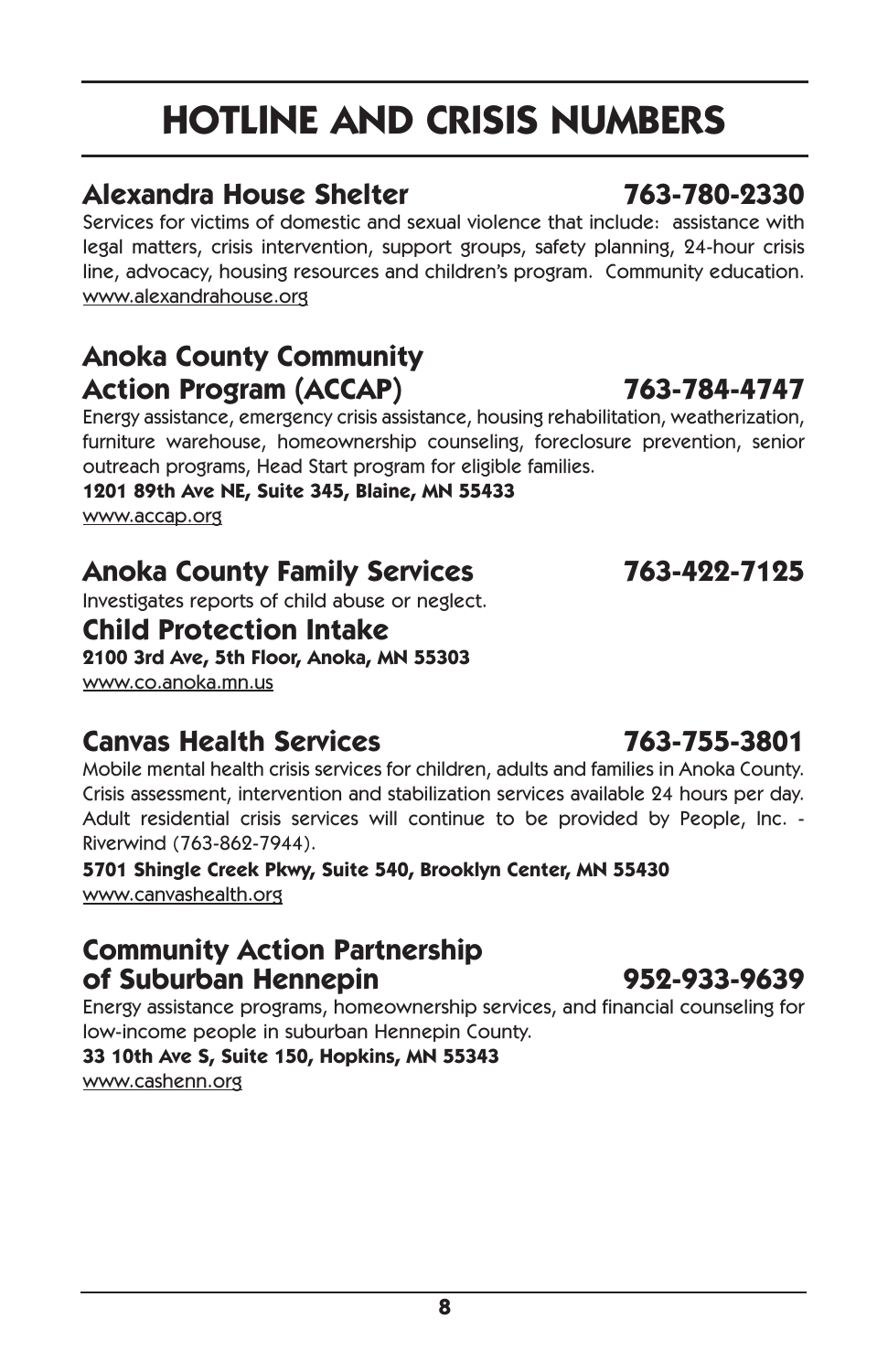#### **Community Emergency Assistance Program, Inc. (CEAP)**

Limited financial assistance for eligible residents of Anoka County. Assistance given to prevent eviction or foreclosure.

| <b>Anoka County</b>                           | 763-783-4930 |
|-----------------------------------------------|--------------|
| 1201 89th Ave NE, Suite 130, Blaine, MN 55434 |              |
| www.ceap.org                                  |              |
| <b>Hennepin County</b>                        | 763-566-9600 |
| 6840 78th Ave N, Brooklyn Park, MN 55455      |              |
| www.ceap.org                                  |              |
|                                               |              |

#### **Crisis Connection 612-379-6363**

24-hour crisis counseling by telephone. www.crisis.org

#### **Crisis Nursery Greater Minneapolis Crisis Nursery 763-591-0100**

Crisis services for Hennepin County families, including 24-hour crisis hotline, crisis counseling, 72-hour residential child care for 6 year olds and younger for up to 3 nights, parent education, in-home visits, medical care for children during their stay and referrals to partner organizations.

#### **5400 Glenwood Ave, Golden Valley, MN 55422**

www.crisisnursery.org

### **Hennepin County Children and Family Services 612-348-3552**

Investigates reports of child abuse or neglect.

#### **Child Protection Intake**

**300 S 6th St, Minneapolis, MN 55487**

www.co.hennepin.mn.us

# **People, Inc. - Parent Support Anoka County 763-785-9222**

Parent support services, in-home parent education, resource information and advocacy for families struggling to obtain resources.

#### **1321 Andover Blvd NE, Ham Lake, MN 55304** www.chsfs.org

**United Way 2-1-1 211** Information and referral service for health, recreation, education, social services, etc. with over 40,000 community agencies in its database. You can dial 211 (free call) or 651-291-0211 or the toll free number is 1-800-543-7709 from anywhere in MN. www.211unitedway.org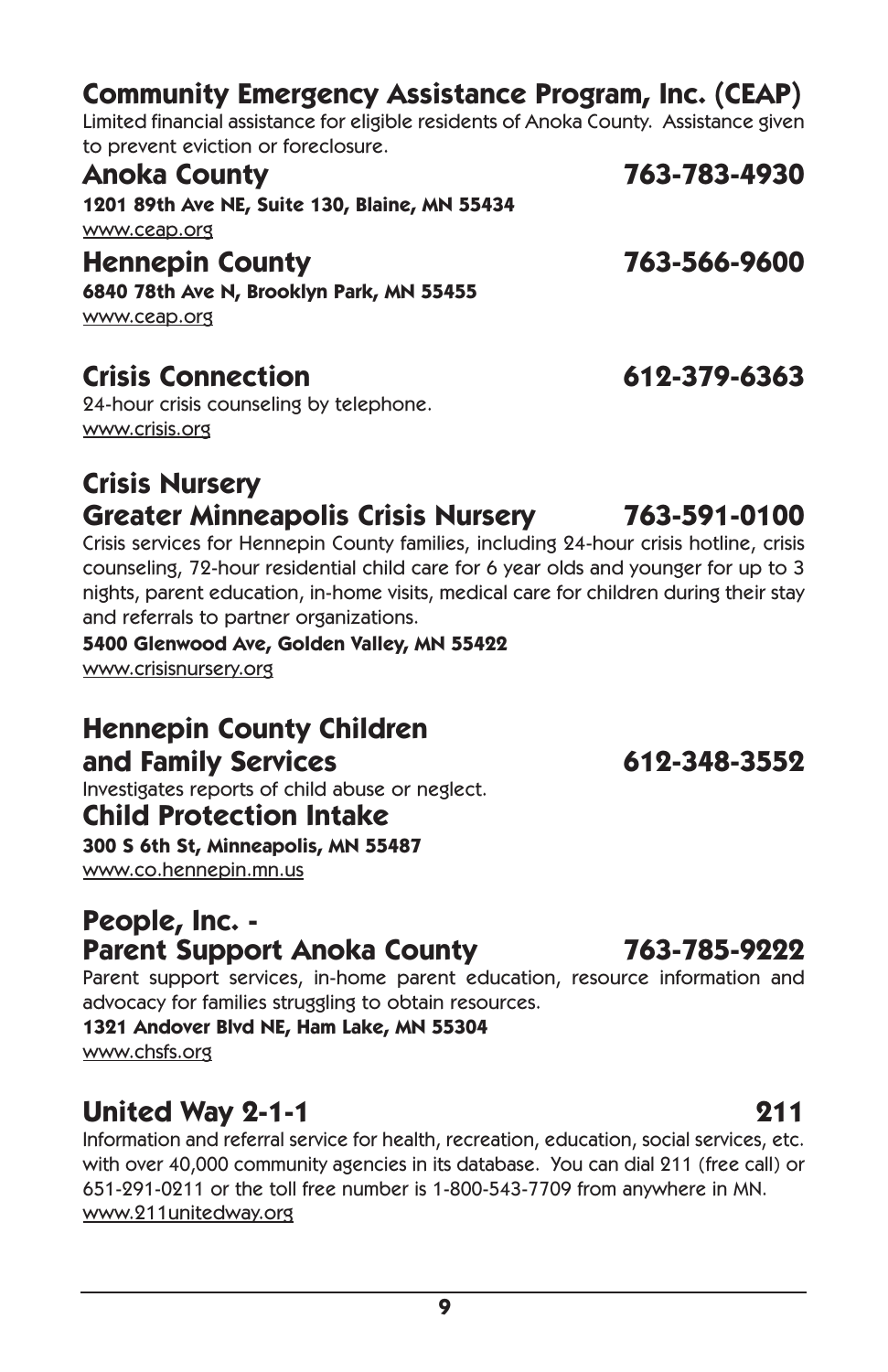# **EARLY CHILDHOOD CARE AND EDUCATION**

#### **Child Care Support Service 763-783-4881**

Childcare and early education program referral for parents, employers and professionals. Referral counselors provide general child care information and answer specific childcare questions. Provides an individualized listing of providers.

#### **1201 89th Ave NE, Suite 345, Blaine, MN 55434**

www.accap.org

#### **Early Childhood Family Education**

Parent and child activity classes, parent education, home visiting and field trips for children birth up to kindergarten. Drop-in play for parents and children together.

| Anoka Hennepin School District #11 ECFE<br>www.DiscoverCommunityEd.com                       | 763-506-1275   |
|----------------------------------------------------------------------------------------------|----------------|
| <b>Centennial School District #12 ECFE</b><br>www.isd12.org/ecfe                             | 763-792-6120   |
| Columbia Heights School District #13 ECFE<br>www.colheights.k12.mn.us                        | 763-528-4515   |
| <b>Elk River School District #728</b><br>www.elkriver.k12.mn.us                              | 763-241-3400   |
| <b>Forest Lake School District #831 ECFE</b><br>www.forestlake.k12.mn.us                     | 651-982-8300   |
| <b>Fridley School District #14 ECFE</b><br>www.fridley.k12.mn.us                             | 763-502-5123   |
| <b>St. Francis School District #15 ECFE</b><br>www.stfrancis.k12.mn.us                       | 763-753-7170   |
| <b>Spring Lake Park School District #16 ECFE</b><br>www.springlakeparkschools.org            | 763-785-5560   |
| <b>White Bear Lake School District #624</b><br>www.whitebear.k12.mn.us                       | 651-653-3100   |
| Early Childhood Special Education (Birth to 3 years)                                         |                |
| <b>Help Me Grow - Statewide</b>                                                              | 1-886-693-4769 |
| Anoka Area Help Me Grow                                                                      | 763-433-4888   |
| Referral and services for children birth to three years at risk for developmental<br>delays. |                |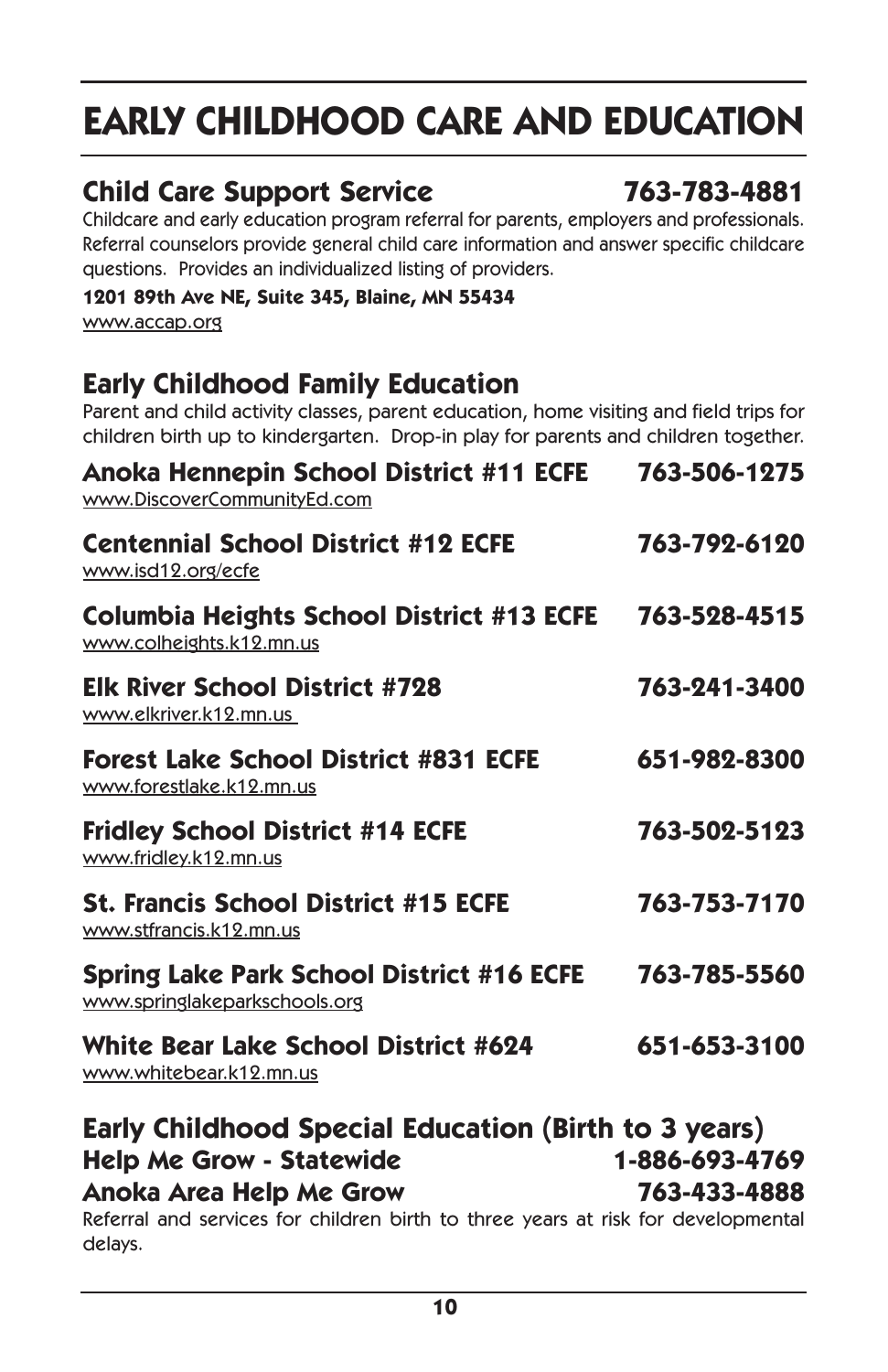#### **Early Childhood Special Education (3 to 5 years)**

Screening, assessment and intervention for children 3 years to kindergarten with special needs.

| Anoka Hennepin School District #11 ECSE 763-506-4800<br>www.anoka.k12.mn.us                                                                                                                                            |              |
|------------------------------------------------------------------------------------------------------------------------------------------------------------------------------------------------------------------------|--------------|
| <b>Centennial School District #12 ECSE</b><br>www.isd12.org                                                                                                                                                            | 763-792-6123 |
| Columbia Heights School District #13 ECSE 763-528-4515<br>www.colheights.k12.mn.us                                                                                                                                     |              |
| <b>Elk River School District #728</b><br>www.elkriver.k12.mn.us                                                                                                                                                        | 763-241-3400 |
| <b>Forest Lake School District #831 ECSE</b><br>www.forestlake.k12.mn.us                                                                                                                                               | 651-982-8300 |
| <b>Fridley School District #14 ECSE</b><br>www.fridley.k12.mn.us                                                                                                                                                       | 763-502-5123 |
| <b>St. Francis School District #15 ECSE</b><br>www.communityed15.com                                                                                                                                                   | 763-753-7170 |
| <b>Spring Lake Park School District #16 ECSE</b><br>www.springlakeparkschools.org                                                                                                                                      | 763-786-5560 |
| <b>White Bear Lake School District #624</b><br>www.whitebear.k12.mn.us                                                                                                                                                 | 651-653-3100 |
| <b>Head Start/Early Head Start</b><br>Home-based program for children birth to 5 years. Center-based preschool program<br>for children $3 - 5$ years in low-income families.<br>9574 Foley Blvd, Coon Rapids, MN 55433 | 763-783-4300 |

www.accap.org/accap/headstart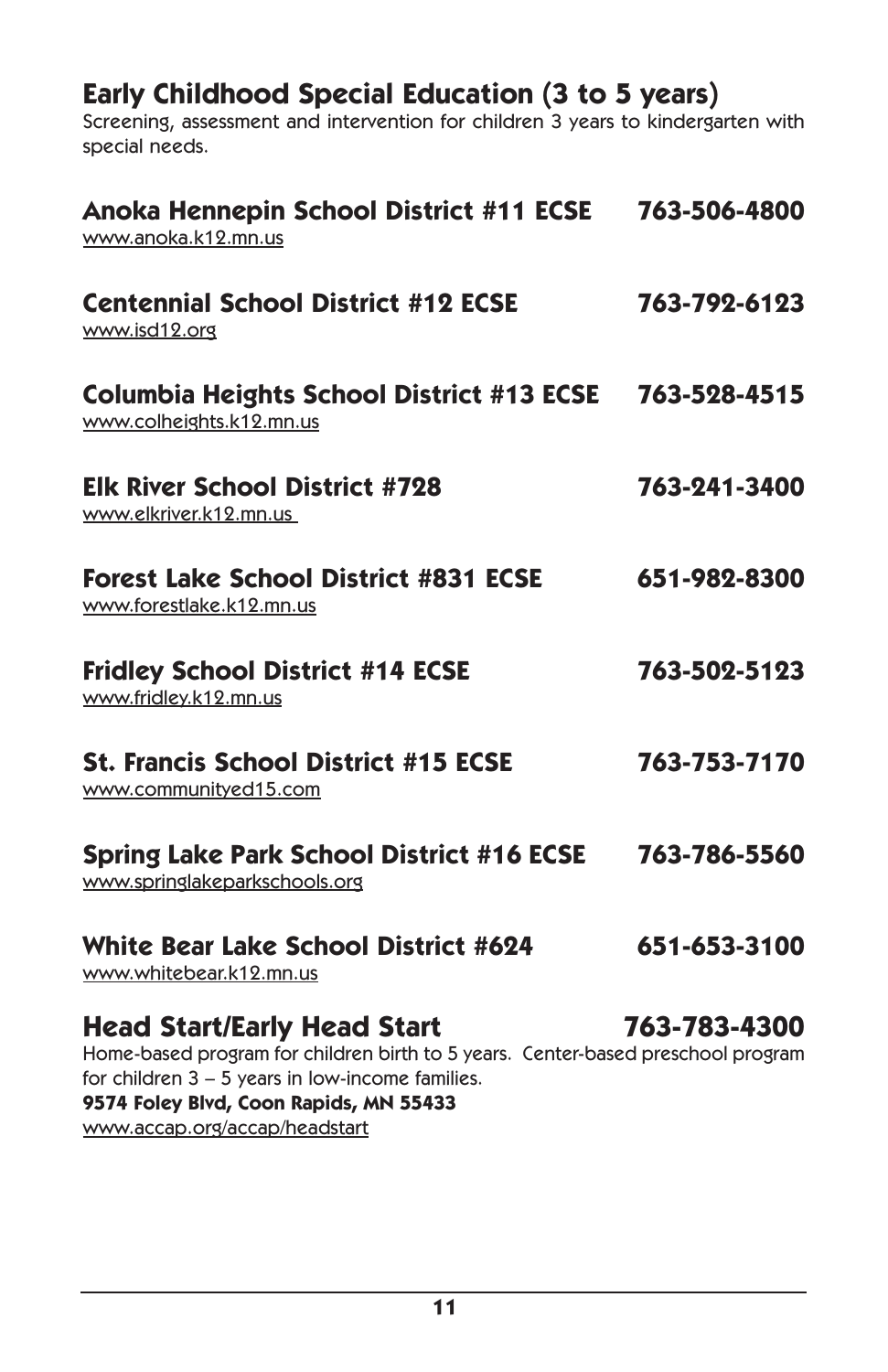### **School Readiness Programs**

Public school program for children 3 years to kindergarten enrollment. Helps preschoolers enter school with the skills and behaviors necessary to be successful in future learning.

| Anoka Hennepin School District #11<br>www.DiscoverCommunityEd.com            | 763-506-1500 |
|------------------------------------------------------------------------------|--------------|
| <b>Centennial School District #12</b><br>www.isd12.org/ecfe                  | 763-792-6120 |
| <b>Columbia Heights School District #13</b><br>www.colheights.k12.mn.us      | 763-528-4517 |
| <b>Elk River School District #728</b><br>www.elkriver.k12.mn.us              | 763-241-3400 |
| <b>Forest Lake School District #831</b><br>www.forestlake.k12.mn.us          | 651-982-8300 |
| <b>Fridley School District #14</b><br>www.fridley.k12.mn.us                  | 763-502-5124 |
| <b>St. Francis School District #15</b><br>www.stfrancis.k12.mn.us            | 763-753-7170 |
| <b>Spring Lake Park School District #16</b><br>www.springlakeparkschools.org | 763-785-5560 |
| <b>White Bear Lake School District #624</b><br>www.whitebear.k12.mn.us       | 651-653-3100 |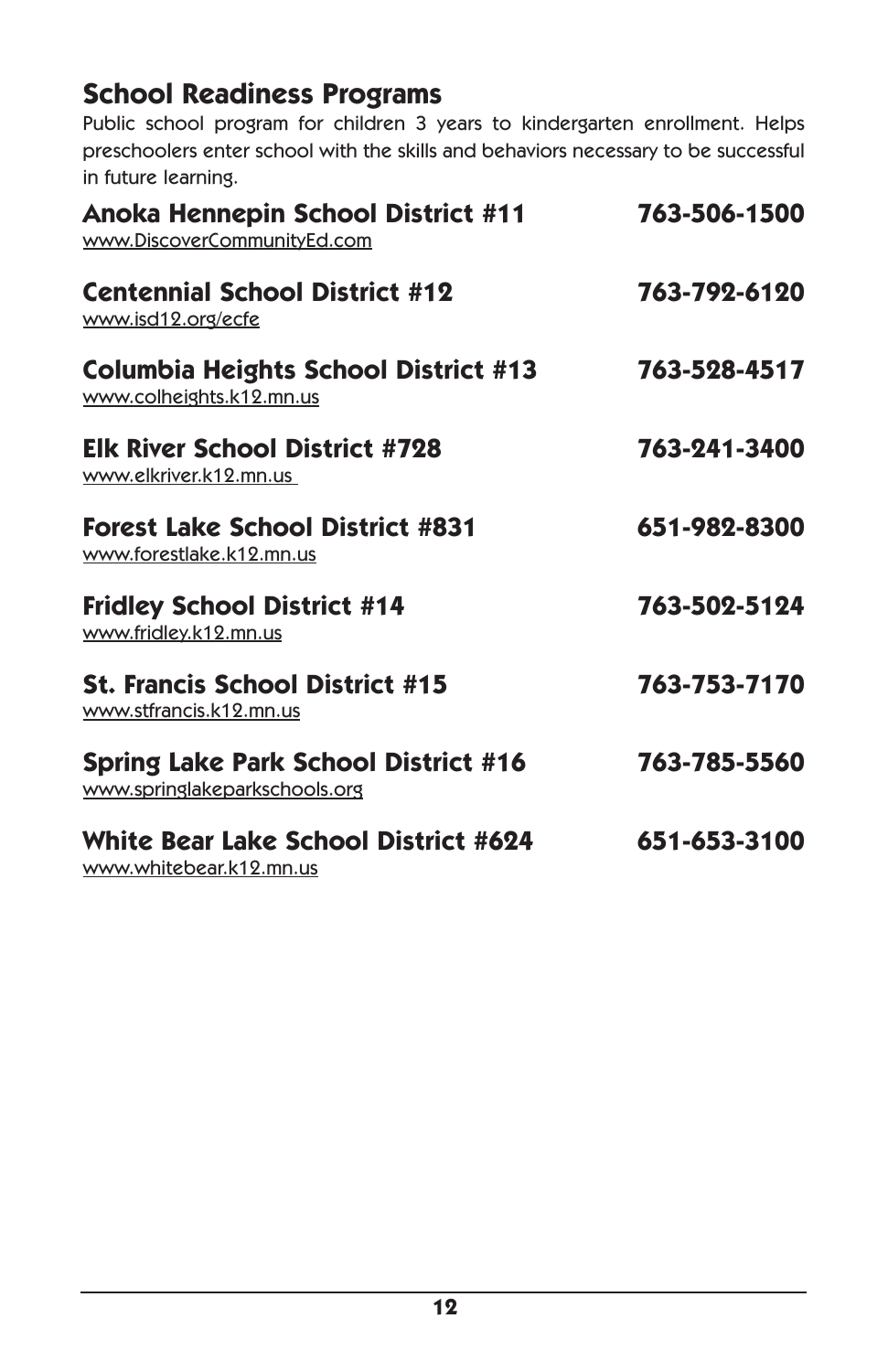# **PARENT SUPPORT**

#### **Anoka County Community Health 763-422-6970**

Public health nurse home visits for health assessment, education, referral and advocacy. Parent education and support for families with children who have special needs.

**2100 3rd Ave, 6th Floor, Anoka, MN 55303**

www.co.anoka.mn.us

#### **Arc Greater Twin Cities, Inc. 952-920-0855**

Information and referral services, workshops, support groups, literature and lending library for families of children with special needs.

**2446 University Ave W, Suite 110, St. Paul, MN 55114** www.arcgreatertwincities.org

### **Children's Home Society and Family Services**

Support for families experiencing stress or crisis. Short and long term support in meeting goals and moving forward. Services include 24-hour parent support, advocacy, face-to-face support meetings, resource and referral.

#### **Parent Support Program: 763-785-9222**

**1321 Andover Blvd NE, Ham Lake, MN 55304** www.chsfs.org

### **Hennepin County Early Childhood Intervention Unit 612-348-TOTS (8687)**

Assistance to families in Hennepin County with children ages birth through age five. Services include developmental and mental health screening for Minneapolis children ages birth to three, social service needs assessment, short term resource planning, information and referral, consultation regarding services and resources for children with special needs, and the follow along program. Call for information about Early Intervention and early childhood screening throughout Hennepin County.

**330 S 12th St, Minneapolis, MN 55404** www.co.hennepin.mn.us

### **Kinship Program 763-862-6755**

Mentors (adults, couples or families) are provided for children 5 – 15 years. www.kinship.org

### **Lutheran Social Services 1-888-881-8261**

Nurturing Parents and Children support groups for young moms (12-21 years). Adult parenting classes. Family therapy.

**2414 Park Ave, Minneapolis, MN 55404**

www.lssmn.org/counseling/locations

# **612-879-5320 or**

**Main Line: 651-646-7771**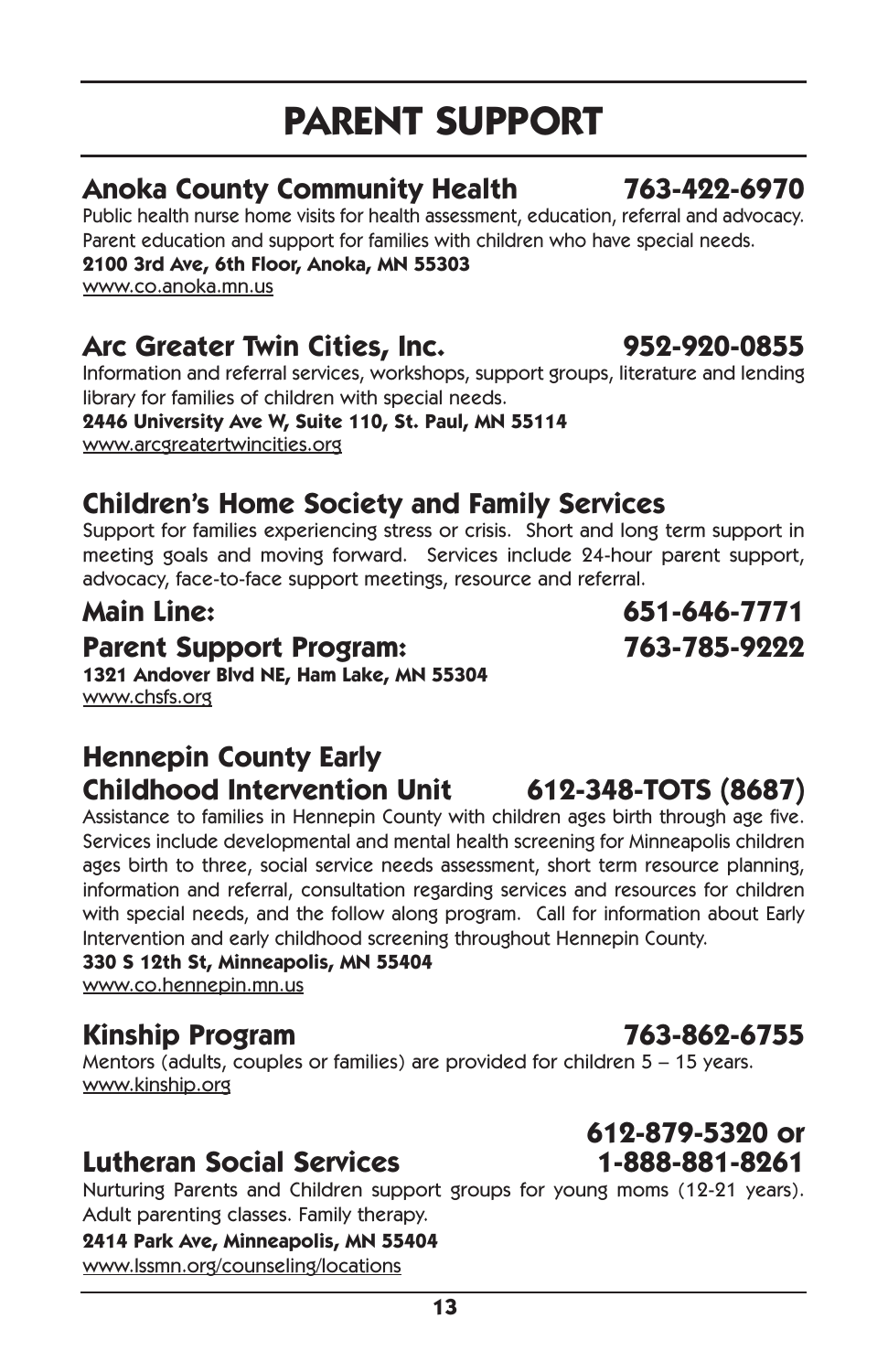#### **MN Association for 651-644-7333 Children's Mental Health 1-800-528-4511**

Information & referral by telephone or e-mail, individual parent coaching (assistance with meetings, record review, appeals, etc.), training workshops for parents/caretakers and for professionals, publications (for sale through out website), Family Catalyst Program: Leadership training for system change, Fidgety Fairy Tales: A Mental Health Musical, Defenders of Clearview School: an anti-bullying curriculum on line and Annual Child Adolescent Mental Health Conference. Promoting mental health for all infants, children, adolescents, and their families.

**165 Western Ave N, Suite 2, St. Paul, MN 55102** www.macmh.org

www.macmh.org/infant-early-childhood-division/

#### **MNHelp.info**

Website with consistently updated resources for children and families with disabilities.

### **National Alliance on Mental Illness (NAMI) 651-414-6475**

Dedicated to improving the lives of children and adults living with mental illness and their families by providing education, support, and advocacy. www.nami.org

### **Prevent Child Abuse MN 1-800-244-5373**

Circle of parents program, a confidential support group for parents with various parenting issues. Parenting resources available on website.

**709 University Ave W, Suite 234, St. Paul, MN 55104**

www.pcamn.org

### **Raising Relative's Children 612-879-5307**

Monthly support group for anyone raising a relative's child. Information and referral for legal issues, individual counseling, scholarships for camps. Offered through Lutheran Social Services.

**Christian Lutheran Church**

**641 89th Ave NE, Blaine, MN 55434**

### **Relative Caregiver Warmline 651-917-4640**

Support and services available to family raising children of other family members. **2400 Park Ave S, Minneapolis, MN 55404** www.lssmn.org

### **Resource Center for Fathers & Families 763-783-4938**

Parenting classes and support groups for fathers. Family law clinics. Anger management and domestic violence classes.

**1201 89th Ave NE, Suite 224, Blaine, MN 55434** www.resourcesforfathers.org

 **651-523-0099**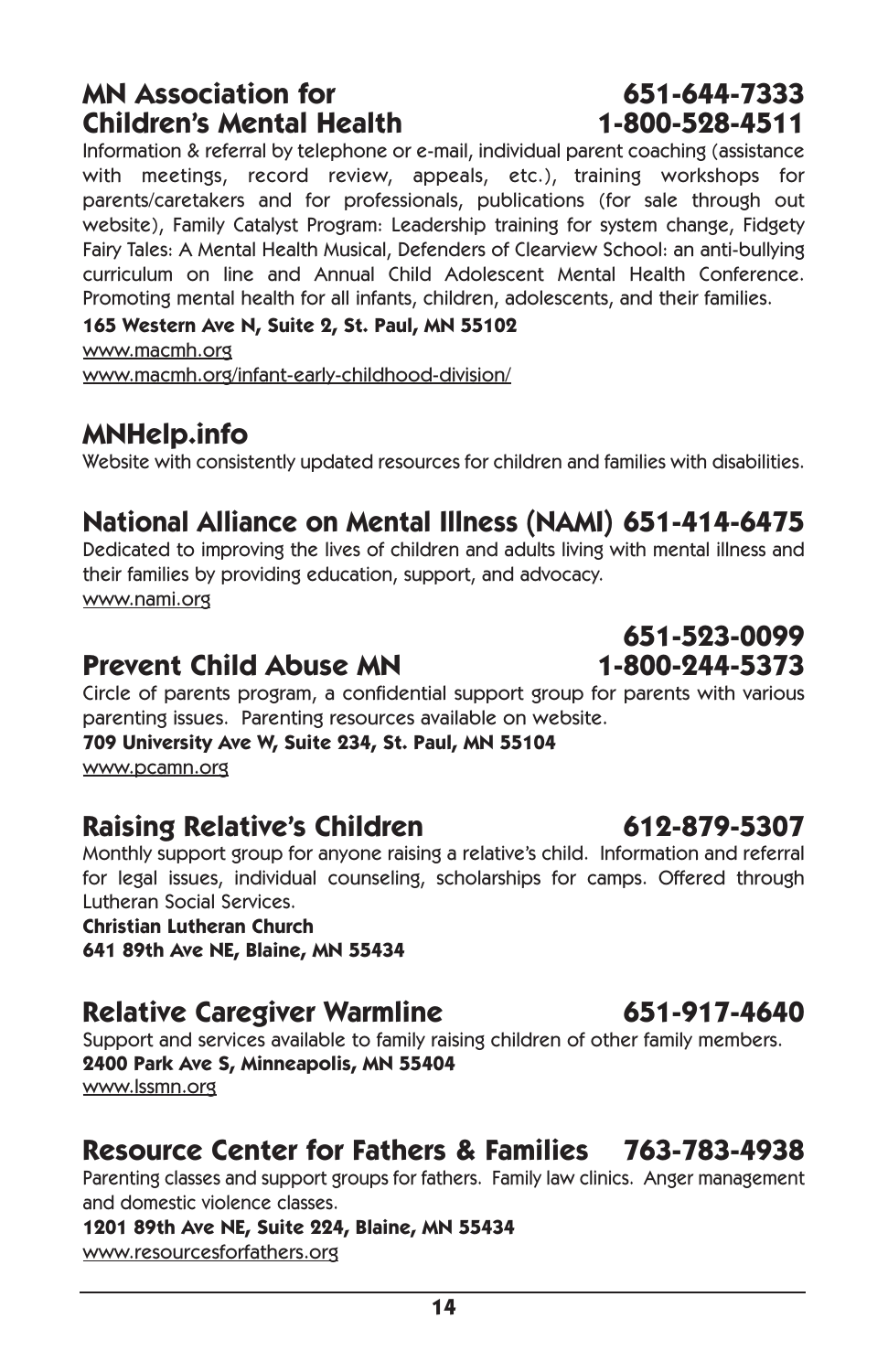## **Diagnostic Assessments For Children Ages Birth - 5 Years**

| <b>Anoka Clinic</b><br>1833 3rd Ave, Anoka, MN 55303<br>www.ausm.org                                                                 | 763-421-5535           |
|--------------------------------------------------------------------------------------------------------------------------------------|------------------------|
| <b>Canvas Health Formerly HIS</b><br>375 E Orleans St, Stillwater, MN 55082                                                          | 651-351-3121           |
| <b>Children's Hospitals and Clinics of MN</b><br>2525 Chicago Ave S, Minneapolis, MN 55404                                           | 612-813-6000           |
| <b>Family Innovations</b><br>Centerville Clinic, 7041 20th Ave S, Centerville, MN 55038                                              | 651-407-3631           |
| <b>Fraser Child &amp; Family Center</b><br>2829 Verndale Ave, Anoka, MN 55303                                                        | 612-331-9413           |
| <b>Imani Youth and Family Services</b><br>2006 1st Ave, Anoka, MN 55303<br>3300 County Road 10, Suite 514, Brooklyn Center, MN 55429 | 651-442-8423           |
| <b>Joining Hands Child and</b><br><b>Family Counseling Services, LLC</b><br>1711 West County Road B, Suite 1135, Roseville, MN 55113 | 612-234-2719           |
| <b>Northeast Counseling, P.A.</b><br>2085 County Road D, Suite C-200, Maplewood, MN 55109                                            | 651-592-1592           |
| <b>Nystrom and Associates, Ltd.</b><br>9075 Quaday Ave NE, Suite 102, Otsego, MN 55330                                               | 763-746-9492           |
| <b>The Village Family</b><br><b>Service Center</b><br>3950 3rd St N, Suite 102, St. Cloud, MN 56303                                  | 302-253-5930 ext. 2204 |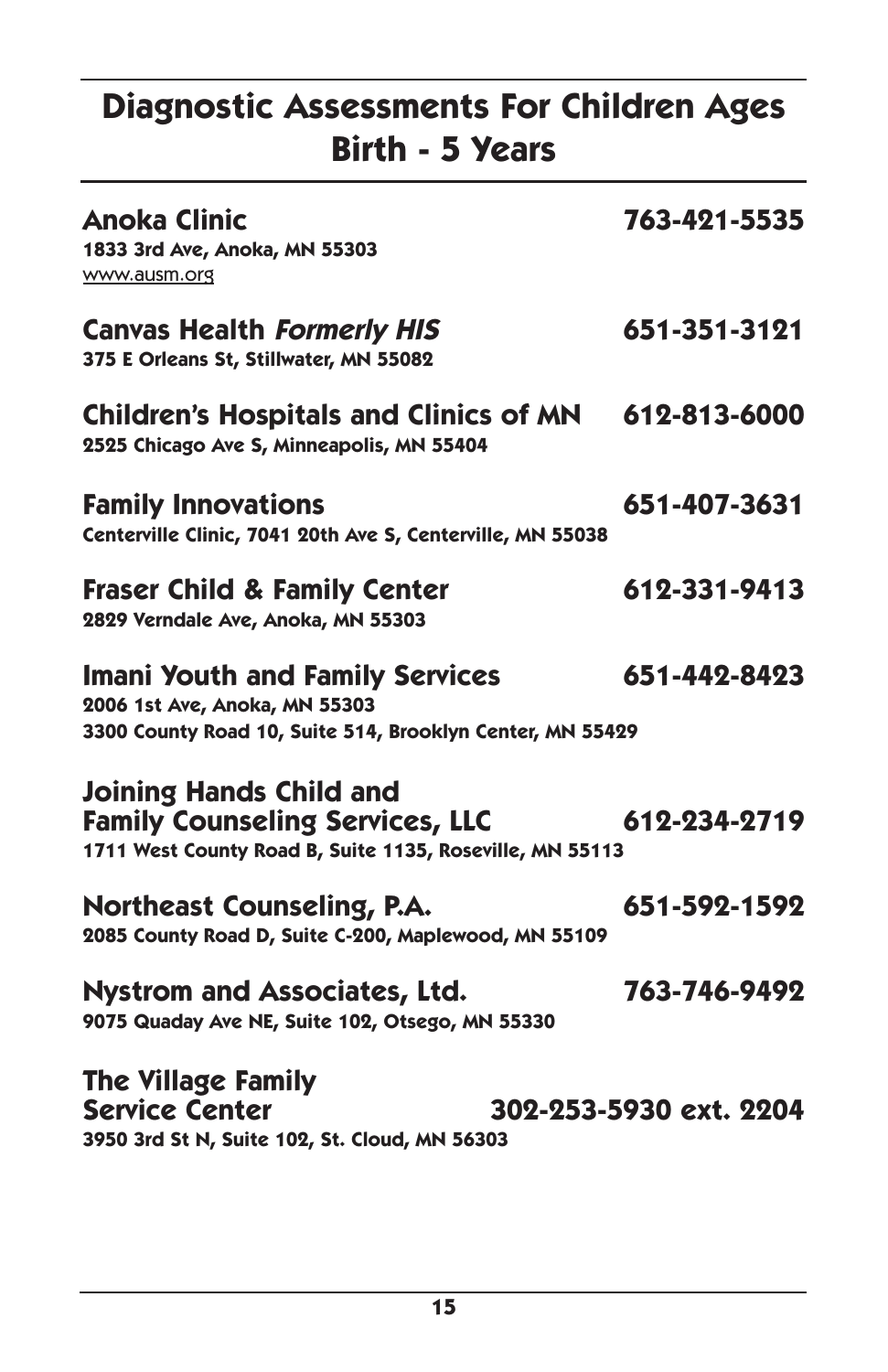# **SPECIAL NEEDS SERVICES/ADVOCACY**

### **Autism Society of MN 651-647-1083**

Information and referral, parent education workshops, and support for individuals with Autism Spectrum Disorders, their families, teachers and interested others.

#### **2380 Wycliff St, Suite 102, St. Paul, MN 55114**

www.ausm.org

#### **Children and Adults with Attention Deficit Disorders 952-922-5761**

CHADD offers free monthly support group meetings, special events and conferences, local resource information, public education and outreach, and parent-to-parent training classes. Visit the web site for more information. www.chadd.org

### **Tubman Chrysalis 612-871-0118**

Programs that help entire families heal from the damaging effects of domestic violence, chemical abuse, mental health issues and other forms of family distress.

#### **3111 First Ave S, Mpls, MN 55408** www.tubman.org

### **Mental Health Association of MN**

Education and advocacy including advocacy case services, community support referrals, educational materials and family support groups.

**475 Cleveland Ave, Suite 222, St. Paul, MN 55104** www.mentalhealthmn.org

#### **MN Association for 651-644-7333 or Children's Mental Health 1-800-528-4511**

Parent support groups, community resource person, advocacy resources and parent liaisons across the state.

**165 Western Ave N, St. Paul, MN 55102** www.macmh.org

### **MN Children with Special Health Needs 651-201-5000**

Information and referral information for systems serving children with special health needs. **85 E. 7th Pl, St. Paul, MN 55164** www.health.state.mn.us

#### **MN Tourette Syndrome Association 612-481-8635**

Education, support and public awareness programs for individuals and families.

#### **P.O. Box 4153, St. Paul, MN 55104** www.tsa-mn.org

# **651-493-6634 or**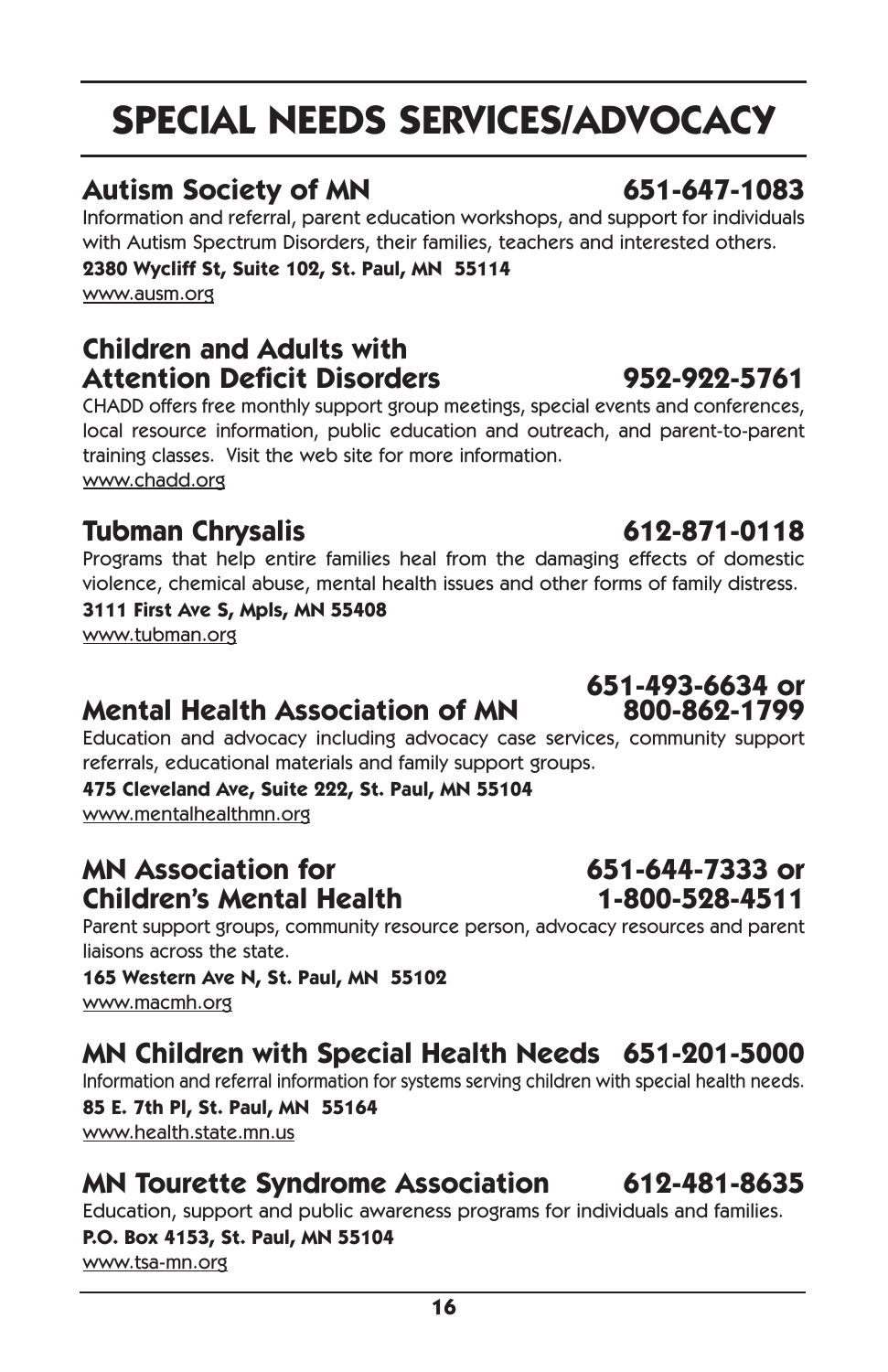#### **Office of the Ombudsman for Mental Health 651-296-3848**

Assistance regarding services and consumer rights for persons with mental health concerns. **121 7th Place E, Suite 420, Metro Square Bldg, St. Paul, MN 55101** www.ombudmhmr.state.mn.us

#### **PACER 952-838-9000**

Advocacy, information and training needs of parents throughout Minnesota who have children with disabilities.

#### **8161 Normandale Blvd, Minneapolis, MN 55437**

www.pacer.org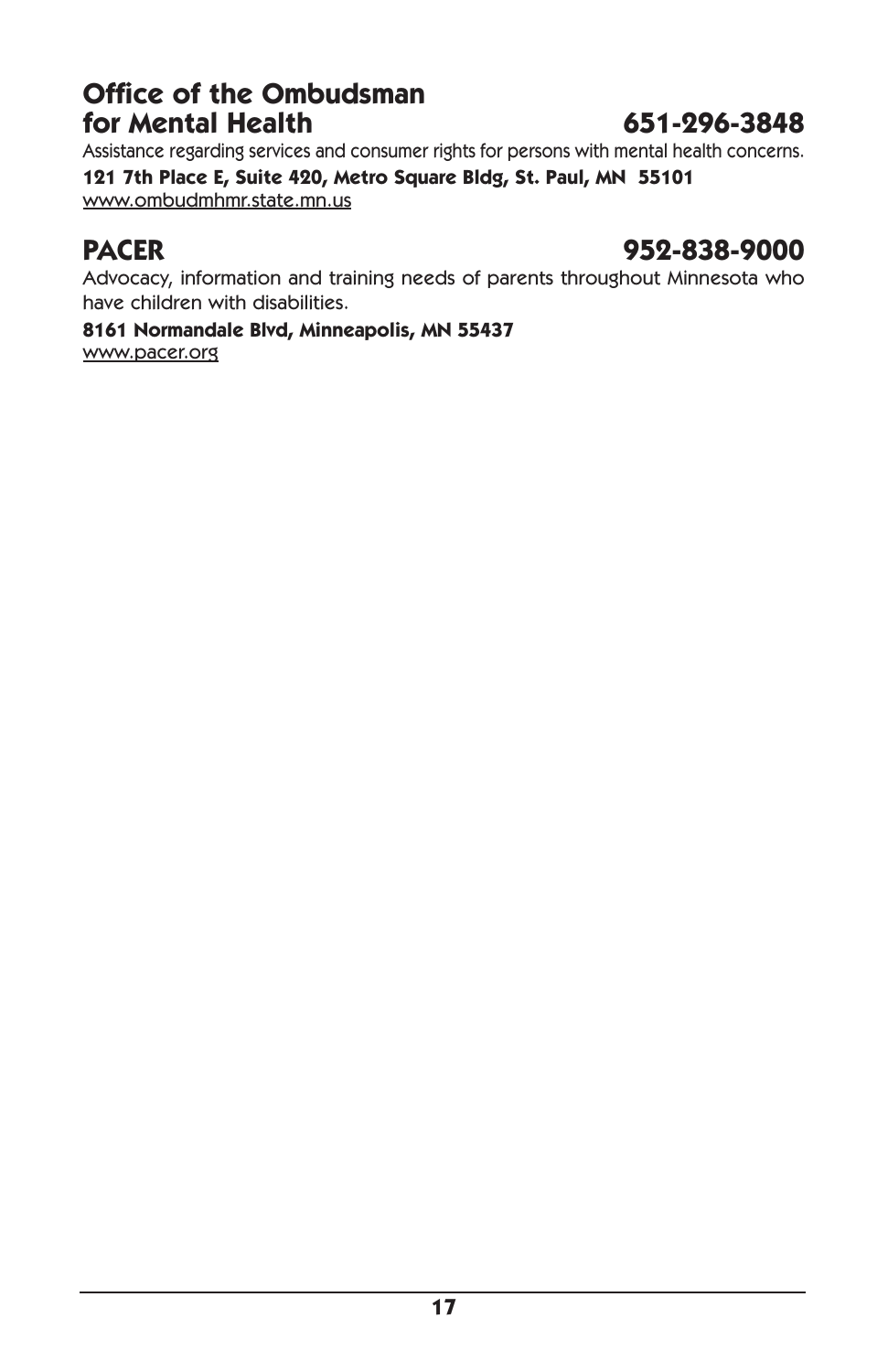# **INDEX**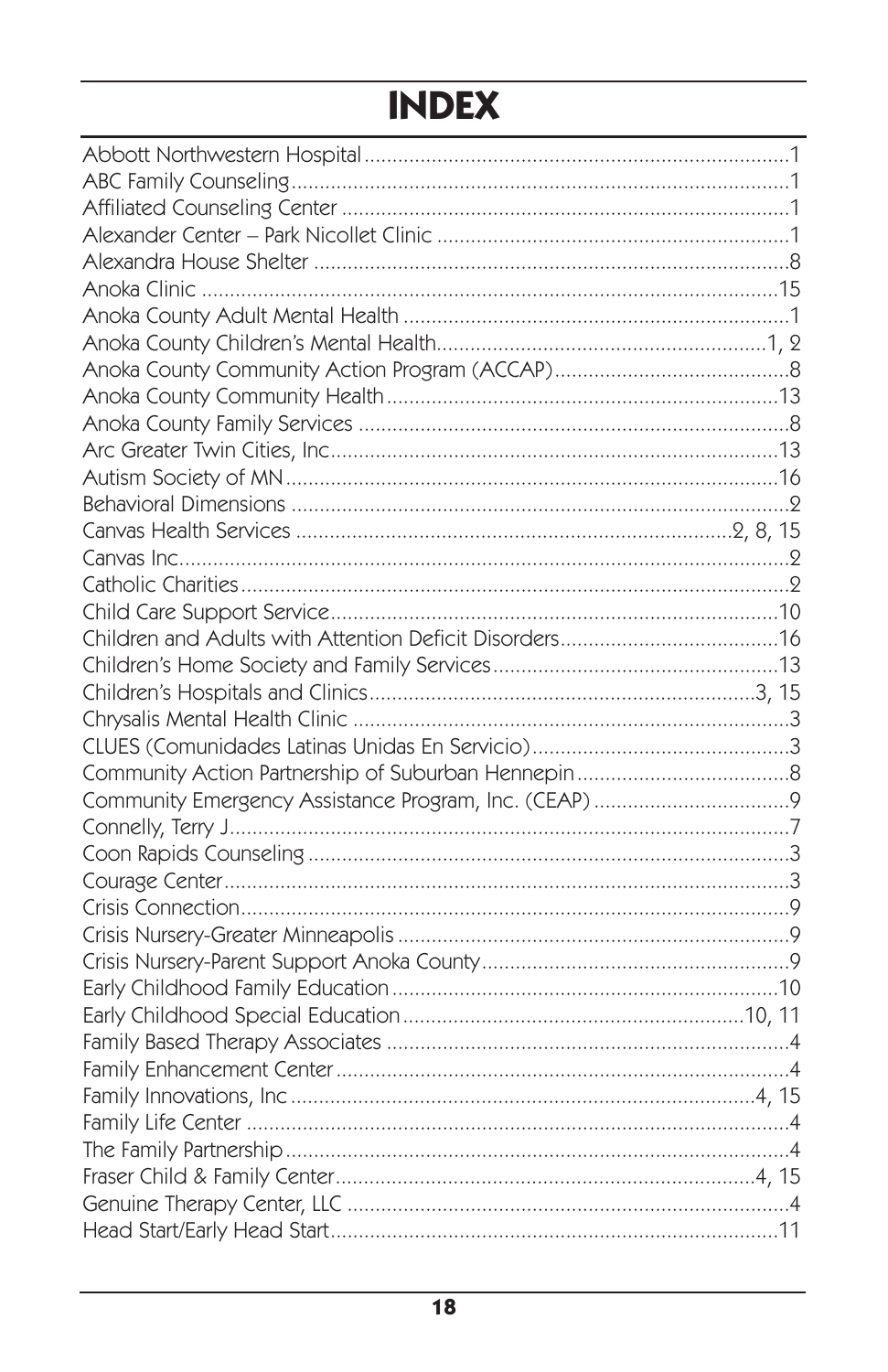| University of MN Children's Hospital/Fairview Behavioral Services7 |  |
|--------------------------------------------------------------------|--|
|                                                                    |  |
|                                                                    |  |
|                                                                    |  |
|                                                                    |  |
|                                                                    |  |
|                                                                    |  |